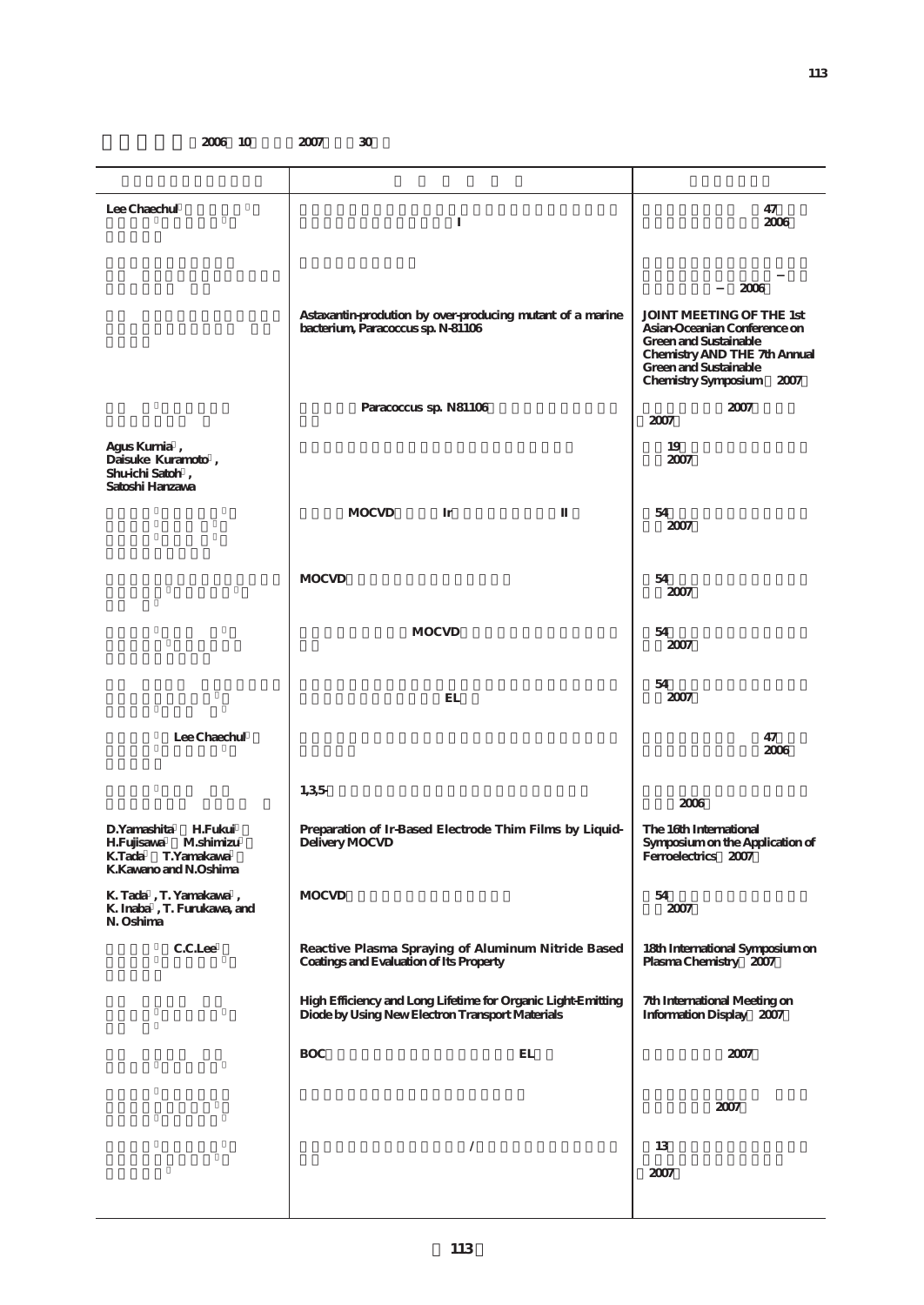| <b>MOCVD</b><br>Ir                                                                                          | 68<br>2007                                                                                   |
|-------------------------------------------------------------------------------------------------------------|----------------------------------------------------------------------------------------------|
| In<br>In                                                                                                    | 2007                                                                                         |
|                                                                                                             |                                                                                              |
| <b>MOCVD</b>                                                                                                | 68<br>2007                                                                                   |
| CVD Ru                                                                                                      | 57<br>2007                                                                                   |
|                                                                                                             | 45<br>2007                                                                                   |
| Solution processable linear terphenylene<br>semiconductors for TFTs                                         | OECO7 Organic Electronics<br>Conference and Exhibition<br>2007                               |
|                                                                                                             |                                                                                              |
| Control of crystal size of high-silica mordenite by quenching<br>in the course of crystallization process   | ZMPC2006(Microporous and<br>Mesoporous Materials)                                            |
| Synthese, structure and characteristic properties of Rb-<br>mordenite                                       | ZMPC2006(Microporous and<br>Mesoporous Materials)                                            |
| NH F                                                                                                        | 98                                                                                           |
| Alq3                                                                                                        | 67                                                                                           |
| <b>ASE</b>                                                                                                  | 67                                                                                           |
| Li                                                                                                          | 18                                                                                           |
| Removal of aggregates from IgG using a cation exchanger                                                     | ISPPP 2006                                                                                   |
| $LiNi1/3Co1/3Mn1/3O2LiMg1/3Co1/3Mn1/3$ 2                                                                    | 47                                                                                           |
| In-situ EC-AFM observation of electrolytic manganese<br>dioxide(EMD) paticles in alkaline aqueous solution  |                                                                                              |
| Removal of aggregates from IgG using a cation exchanger                                                     | 6th Ube Separation Symposium                                                                 |
|                                                                                                             | 3<br>18                                                                                      |
|                                                                                                             | 17                                                                                           |
| Li-Ni-Mn                                                                                                    | 17<br><b>MRS</b>                                                                             |
| Exciplex Formation between Alq3 and Triarylamine<br>Derivatives and Their Photoluminescence Characteristics | The Fourth International<br>Conference on Molecular<br><b>Electronics and Bioelectronics</b> |
| Alq3                                                                                                        | 87                                                                                           |
| A New generation of polymer-based chromatographic resin<br>for protein purification                         | 5th HIC/RPC Bioseparation<br>Conference                                                      |
| Purification of Mab by cation exchange chromatography in<br>flow-through mode                               | <b>PREP 2007</b>                                                                             |
|                                                                                                             |                                                                                              |